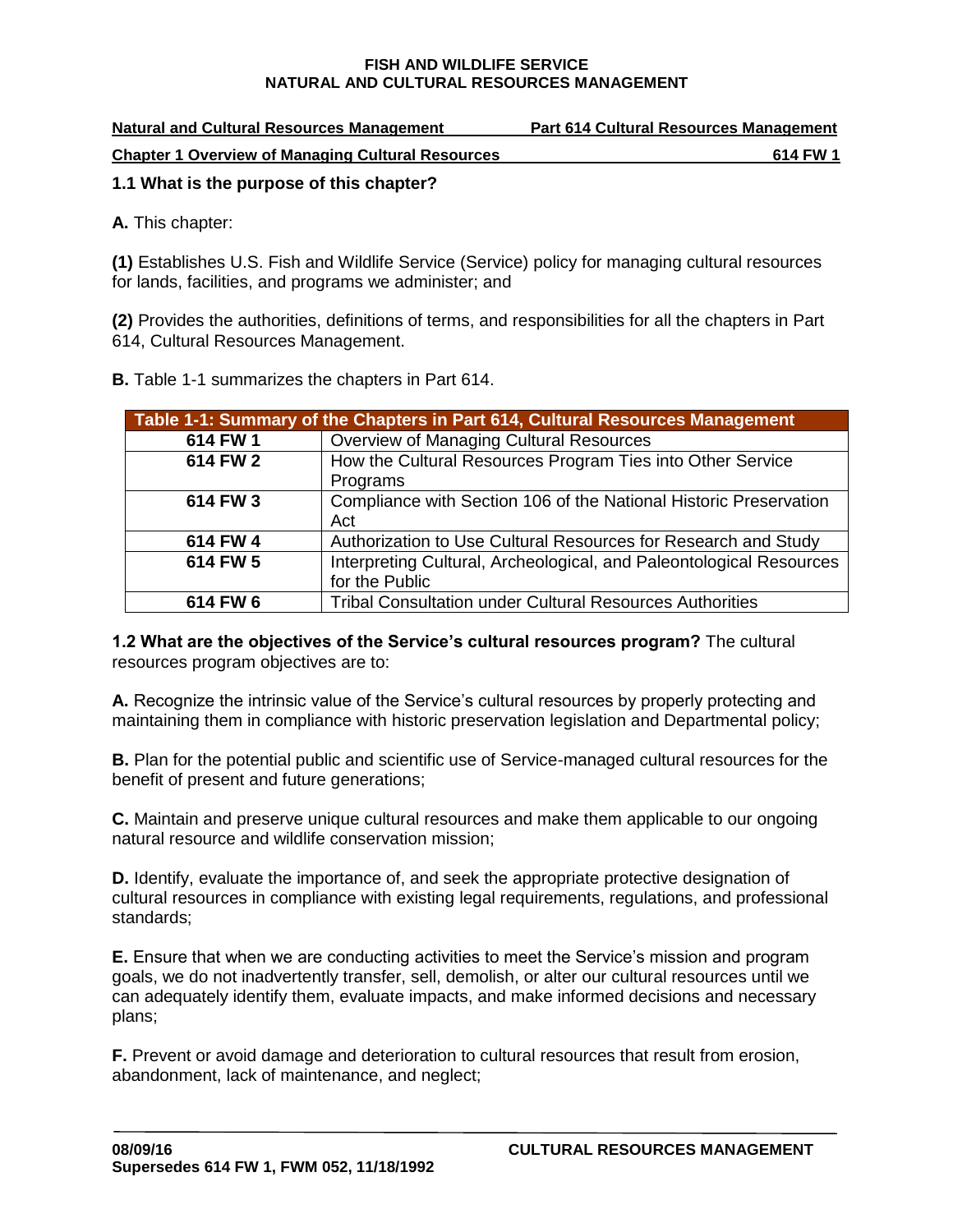| <b>Natural and Cultural Resources Management</b>         | <b>Part 614 Cultural Resources Management</b> |
|----------------------------------------------------------|-----------------------------------------------|
| <b>Chapter 1 Overview of Managing Cultural Resources</b> | 614 FW 1                                      |

**G.** Encourage and enhance educational, interpretive, and research opportunities for Service cultural resources consistent with overall Service management objectives;

**H.** Ensure employees recognize the importance of cultural resources to habitat and land management issues and safeguard them so that the Service can maximize opportunities to enhance the public's knowledge and understanding of the environmental and cultural contexts of conservation; and

**I.** Protect and manage cultural resources that are important for maintaining the traditional culture of Native American tribes, Native Hawaiians, Alaska natives, and other traditional communities.

## **1.3 What is the scope of the Service's cultural resources program?**

**A.** Service cultural resources include archaeological resources (prehistoric and historic), historic and architectural properties, and areas or sites of traditional or religious significance to Native Americans, Native Hawaiians, and Alaska natives.

**B.** The activities covered by Part 614 include any Federal, federally assisted, or federally licensed project, activity, or program.

**1.4 What is the Service's overall cultural resources policy?** The Service recognizes cultural resources as fragile, irreplaceable assets with potential public and scientific uses, representing an important and integral part of the heritage of our Nation and descendant communities. It is our policy to identify, protect, and manage cultural resources located on our lands and affected by what we do (i.e., any Service, Service-assisted, or Service-licensed or permitted project, activity, or program), in a spirit of stewardship and in compliance with cultural resources legislation for future generations. The Service must:

**A.** Manage these resources so that the sites, buildings, structures, objects, and properties are sufficiently protected for present or future scientific study, public appreciation, and socio-cultural use;

**B.** Fully consider cultural resources during the appropriate stages of Service-administered or assisted activities, such as:

**(1)** Permitted "takings;"

**(2)** Financial and technical assistance to non-Federal entities;

**(3)** Construction projects;

**(4)** Land use or resource planning and management actions; and

**(5)** Asset management activities, such as real property acquisition and disposal, Deferred Maintenance (DM), and habitat restoration; and

**C.** Protect cultural resources consistent with Federal law, regulations, and policies.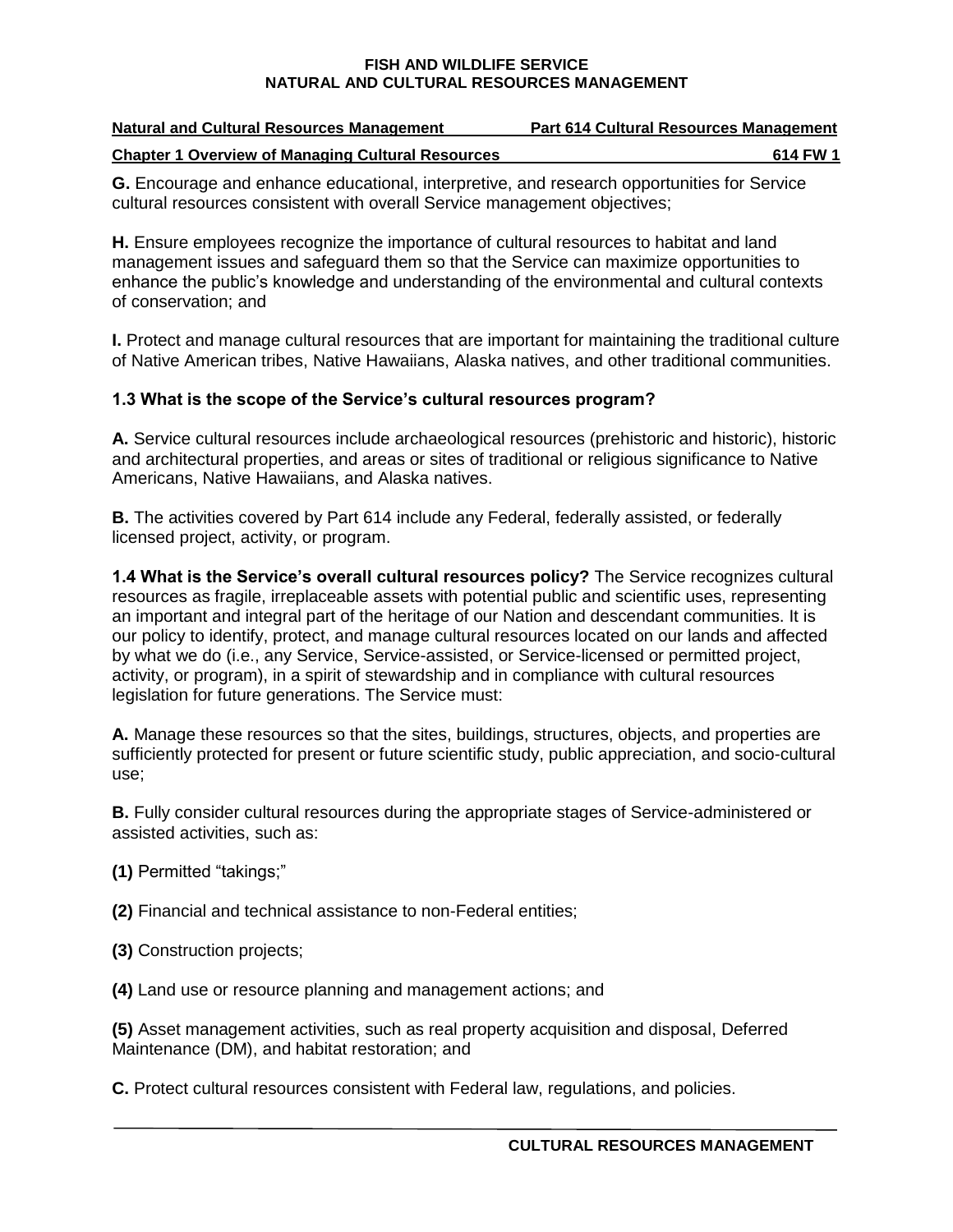| Part 614 Cultural Resources Management<br><b>Natural and Cultural Resources Management</b><br><b>Chapter 1 Overview of Managing Cultural Resources</b><br>614 FW 1 |
|--------------------------------------------------------------------------------------------------------------------------------------------------------------------|
| 1.5 What are the authorities for this and the other chapters in Part 614?                                                                                          |
| A. Abandoned Shipwreck Act of 1987 (43 U.S.C. 2101-2106).                                                                                                          |
| B. American Battlefield Protection Act of 1996 (54 U.S.C. 308101-308103).                                                                                          |
| C. American Indians Religious Freedom Act (42 U.S.C. 1996, 1996a).                                                                                                 |
| <b>D.</b> Antiquities Act (16 U.S.C. 431-433).                                                                                                                     |
| E. Archeological and Historic Preservation Act (16 U.S.C. 469-469c).                                                                                               |
| F. Archaeological Resources Protection Act, as amended (16 U.S.C. 470aa-470mm).                                                                                    |
| G. Coastal Zone Management Act of 1972 (16 U.S.C. 1451-1466)                                                                                                       |
| H. Curation of Federally Owned and Administered Archeological Collections (36 CFR 79).                                                                             |
| I. Executive Order 13007, Indian Sacred Sites.                                                                                                                     |
| J. Executive Order 13175, Consultation and Coordination with Indian Tribal Governments.                                                                            |
| K. Executive Order 13287, Preserve America.                                                                                                                        |
| L. Government Performance and Results Act (P.L. 103-62).                                                                                                           |
| M. Historic Sites, Buildings, and Antiquities Act (54 U.S.C. 320101-320106).                                                                                       |
| N. National Environmental Policy Act (42 U.S.C. 4321-4347).                                                                                                        |
| <b>O.</b> National Historic Preservation Act (NHPA) (54 U.S.C 300101).                                                                                             |
| P. National Trails System Act (16 U.S.C. 1241).                                                                                                                    |
| Q. National Wildlife Refuge System Improvement Act of 1997 (P.L. 105-57).                                                                                          |
| R. National Wildlife Refuge System Volunteer Act of 2004 (P.L. 108-327).                                                                                           |
| S. Native American Graves Protection and Repatriation Act (25 U.S.C. 3001-3013).                                                                                   |
| T. Paleontological Resources Preservation Act (P.L. 111-011, Title VI, Subtitle D).                                                                                |
| <b>U.</b> Preserve America and Save America's Treasures Act (54 USC 311101-311105; 54 USC<br>308901-308905).                                                       |
| V. Protection of Archaeological Resources (43 CFR 7).                                                                                                              |

**W.** Protection of Historic Properties (Advisory Council on Historic Preservation) (36 CFR 800).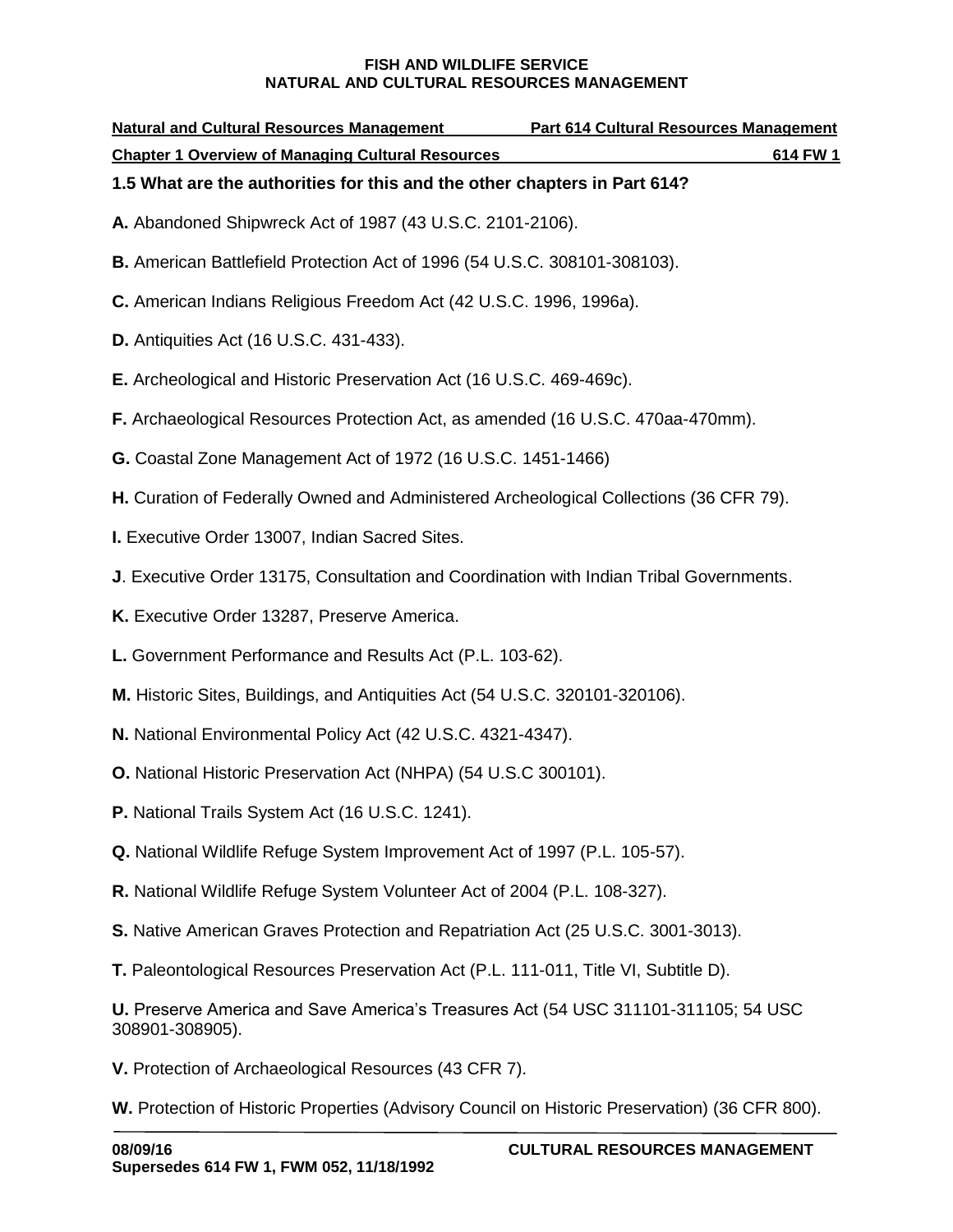| <b>Natural and Cultural Resources Management</b>         | <b>Part 614 Cultural Resources Management</b> |
|----------------------------------------------------------|-----------------------------------------------|
| <b>Chapter 1 Overview of Managing Cultural Resources</b> | 614 FW 1                                      |

**X.** Sunken Military Craft Act (10 U.S.C. 113).

## **1.6 What terms do you need to know to understand this and the other chapters in Part 614?**

**A. Advisory Council on Historic Preservation.** The NHPA established the Advisory Council on Historic Preservation in 1966. Its members serve as the primary policy advisors to the President and Congress on historic preservation issues. The Council reviews and comments on Federal or federally assisted undertakings (see section 1.6N for a definition of "undertakings").

**B. Cultural Resources.** Cultural resources is a general phrase that describes a wide variety of resources, including, but not limited to, archaeological sites, isolated artifacts, features, records, manuscripts, historical sites, and traditional cultural properties. Cultural resources include:

**(1)** *Archaeological Resources.* An archaeological resource is any material remains of past human life or activity more than 100 years old that is of archaeological interest (also see 43 CFR Part 7.3).

**(2)** *Historic Property.* Historic property is any significant or important cultural resource, prehistoric or historic district, site, building, structure, or object included in, or eligible for inclusion in, the National Register of Historic Places. This includes artifacts, records, and remains that are related to and located within such properties.

**(3)** *Objects of Antiquity.* An object of antiquity is any object of historic or archaeological interest protected by the Antiquities Act and 43 CFR Part 3.

**(4)** *Cultural Items.* Cultural items are Native American human remains, funerary objects, sacred objects, and objects of cultural patrimony that can reasonably be associated with a Native American Indian tribe, Native Hawaiian, or Alaska native organization, or individual descendants of Native Americans. The Native American Graves Protection and Repatriation Act of 1990 and its implementing regulations define cultural items.

**(5)** *Traditional Cultural Property.* Traditional cultural properties are properties that are associated with the cultural practices, traditions, beliefs, arts, crafts, or social institutions of a living community. These properties are eligible for the National Register (see section 1.6H).

**(6)** *Sacred Sites.* A sacred site is any specific, discrete, narrowly delineated location on Federal land that is sacred by virtue of its established religious significance to, or ceremonial use by, an Indian religion. A Native American tribe or an individual who is an appropriately authoritative representative of a Native American religion identifies these sites.

**(7)** *Heritage Assets*. A heritage asset is a collectible or non-collectible property with intrinsic historic, architectural, cultural, or archeological value.

**(8)** *Cultural Landscapes*. A cultural landscape is a geographic area (including both cultural and natural resources) associated with a historic event, activity, or person or exhibiting other cultural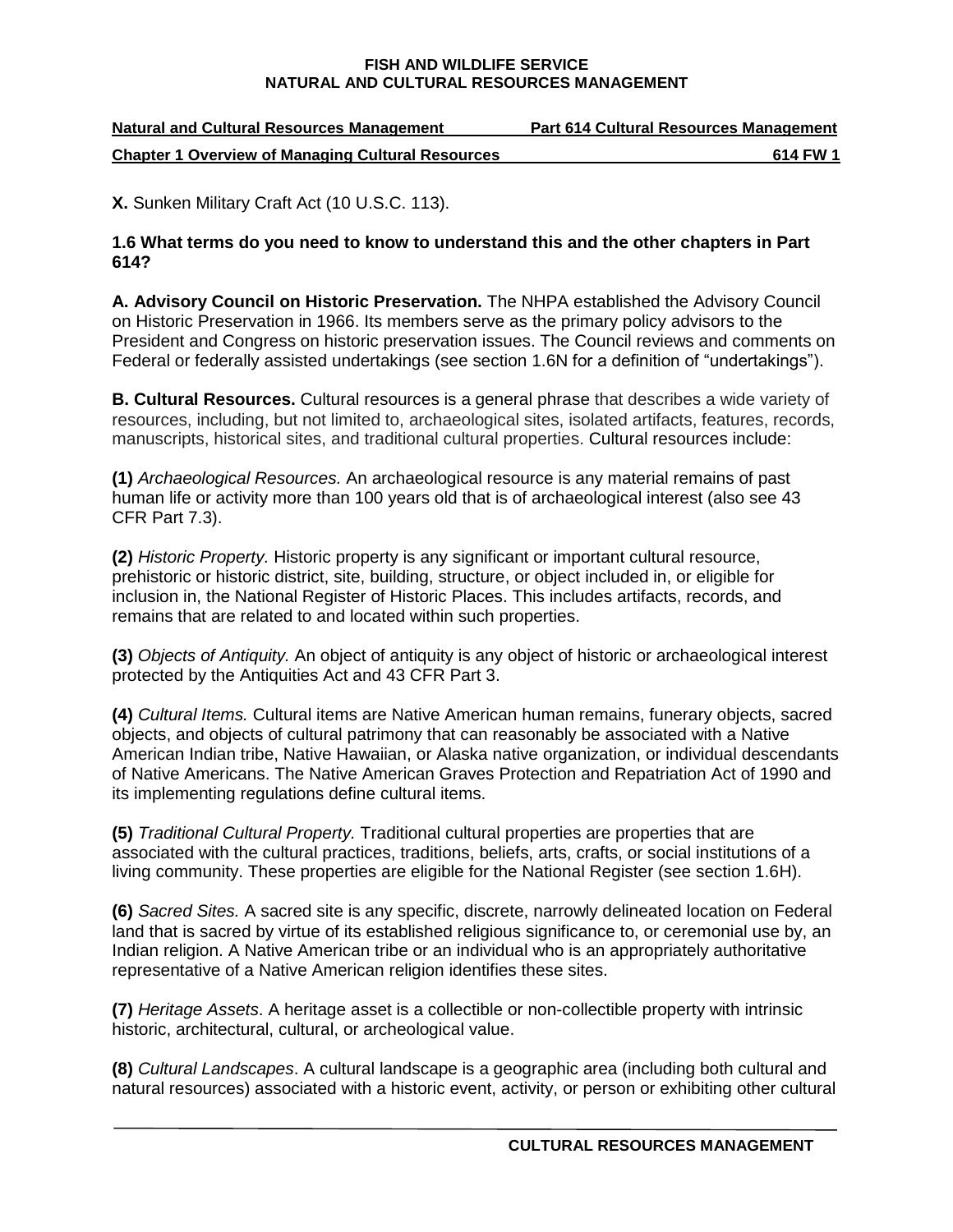| <b>Natural and Cultural Resources Management</b>         | <b>Part 614 Cultural Resources Management</b> |
|----------------------------------------------------------|-----------------------------------------------|
| <b>Chapter 1 Overview of Managing Cultural Resources</b> | 614 FW 1                                      |

or aesthetic values. It can include historic sites, historic designed landscapes, vernacular landscapes, or ethnographic landscapes.

**C. Cultural Resource Management Plan.** A cultural resource management plan specifies a long-term program for administering important cultural resources that are in need of major protection and maintenance.

**D. Cultural Resource Overview.** A cultural resource overview is a document prepared for a field office that discusses, among other things:

**(1)** Its prehistory and cultural history,

**(2)** The nature and extent of known cultural resources,

- **(3)** Previous research,
- **(4)** Management objectives,
- **(5)** Resource management conflicts or issues, and

**(6)** How cultural resources program objectives should be met and conflicts resolved.

**E. Heritage Education.** Heritage education is the method of presenting the cultural heritage, particularly the physical past (i.e., historic items or replicas), to the public to enhance people's understanding of the past.

**F. Heritage Tourism.** Heritage tourism is the business and practice of attracting and accommodating visitors to a place or area based on the unique or special aspects of that locale's history, landscape (including trail systems), and culture.

**G. National Historic Landmark.** A National Historic Landmark is a site, district, building, structure, or object that the Secretary of the Interior determines to have national significance in American history, archaeology, architecture, engineering, or culture (see 36 CFR 65). A National Historic Landmark may be publicly or privately owned.

**H. National Register.** The National Park Service maintains the National Register of Historic Places for the Secretary of the Interior under the authority of the NHPA. It is a register of districts, buildings, structures, and objects having national, State, or local significance in American history, architecture, archaeology, and culture.

**I. Paleontological Resources**. Paleontological resources are fossilized remains, traces, or imprints of organisms preserved in or on the earth's crust that provide information about the history of the earth. If these resources are found in direct association with archaeological materials protected by the Archaeological Resources Protection Act, they are distinct from cultural resources and protected by the Paleontological Resources Protection Act.

**J. Public Interpretation.** Public interpretation involves arranging information about a particular resource into a meaningful sequence, narrative, or presentation. The goal of public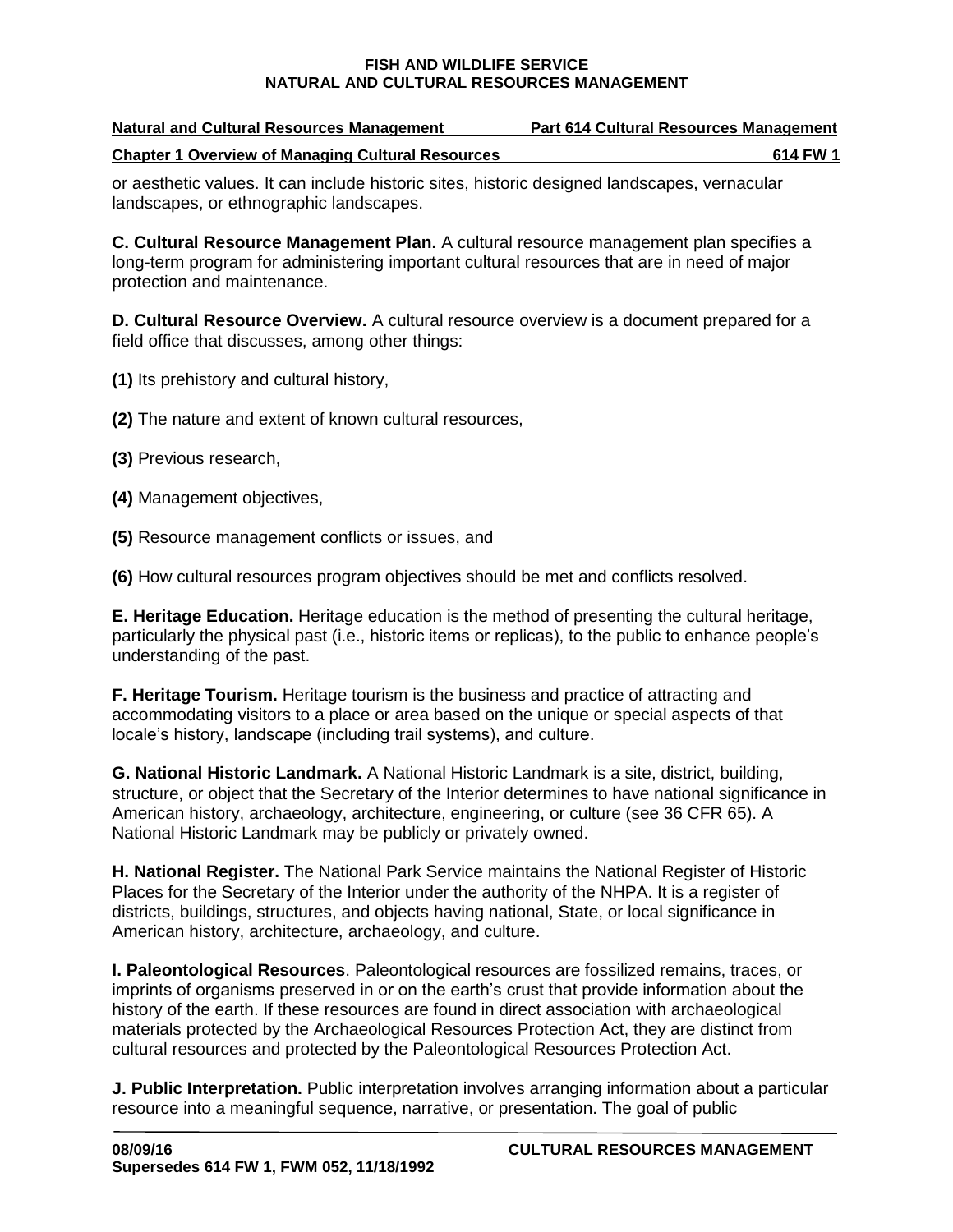| <b>Natural and Cultural Resources Management</b>         | <b>Part 614 Cultural Resources Management</b> |
|----------------------------------------------------------|-----------------------------------------------|
| <b>Chapter 1 Overview of Managing Cultural Resources</b> | 614 FW 1                                      |

interpretation is to put the significance of the resource into context for the visitor, not merely provide disconnected statistics, dates, or technical terms. The medium can include, but is not limited to, text panels, tours, or virtual reality applications. Public interpretation always provides information about the resource that would be unavailable through visual inspection alone.

# **K. Qualified Professional.**

**(1)** When using the term 'qualified professional' in Part 614, it means an individual who meets the applicable professional qualifications standards described in:

**(a)** The Secretary of the Interior's ["Standards and Guidelines for Archeology and Historic](https://www.nps.gov/history/local-law/arch_stnds_0.htm)  [Preservation"](https://www.nps.gov/history/local-law/arch_stnds_0.htm) that state general qualifications required to perform identification, evaluation, registration, and treatment of cultural resources;

- **(b)** 43 CFR 7.8 for the excavation and removal of archaeological resources;
- **(c)** 36 CFR 79 for the curation of cultural resources; and
- **(d)** Other professional standards, as required.

**(2)** These standards apply to any professional, including Service staff, involved in the protection of cultural, historic, and paleontological resources and the execution of our compliance responsibilities.

**L. State Historic Preservation Officer.** The State Historic Preservation Officer is the State employee responsible for working with Federal agencies to implement the provisions of the NHPA. He/she is an essential part of the consultation process related to the effects of our undertakings on historic properties. When we are conducting activities on historic properties, we must formally seek advice or confer with the State Historic Preservation Officer and the Advisory Council on Historic Preservation (see 36 CFR 800 and section 1.6A). Although this consultation is required, the decision-making authority remains with the Service.

**M. Tribal Historic Preservation Officer.** The Tribal Historic Preservation Officer is a member or an employee of a federally recognized tribe who is responsible for working with Federal agencies to implement the provisions of the NHPA when Federal activities occur on or affect tribal lands. The tribe decides whether or not to participate in the program.

**N. Undertakings.** The NHPA defines 'undertakings' as a project, activity, or program funded in whole or in part under the direct or indirect jurisdiction of a Federal agency. Undertakings include those activities:

- **(1)** Carried out by or on behalf of the Service;
- **(2)** Carried out with Service financial assistance; and
- **(3)** Requiring a Service permit, license, or approval.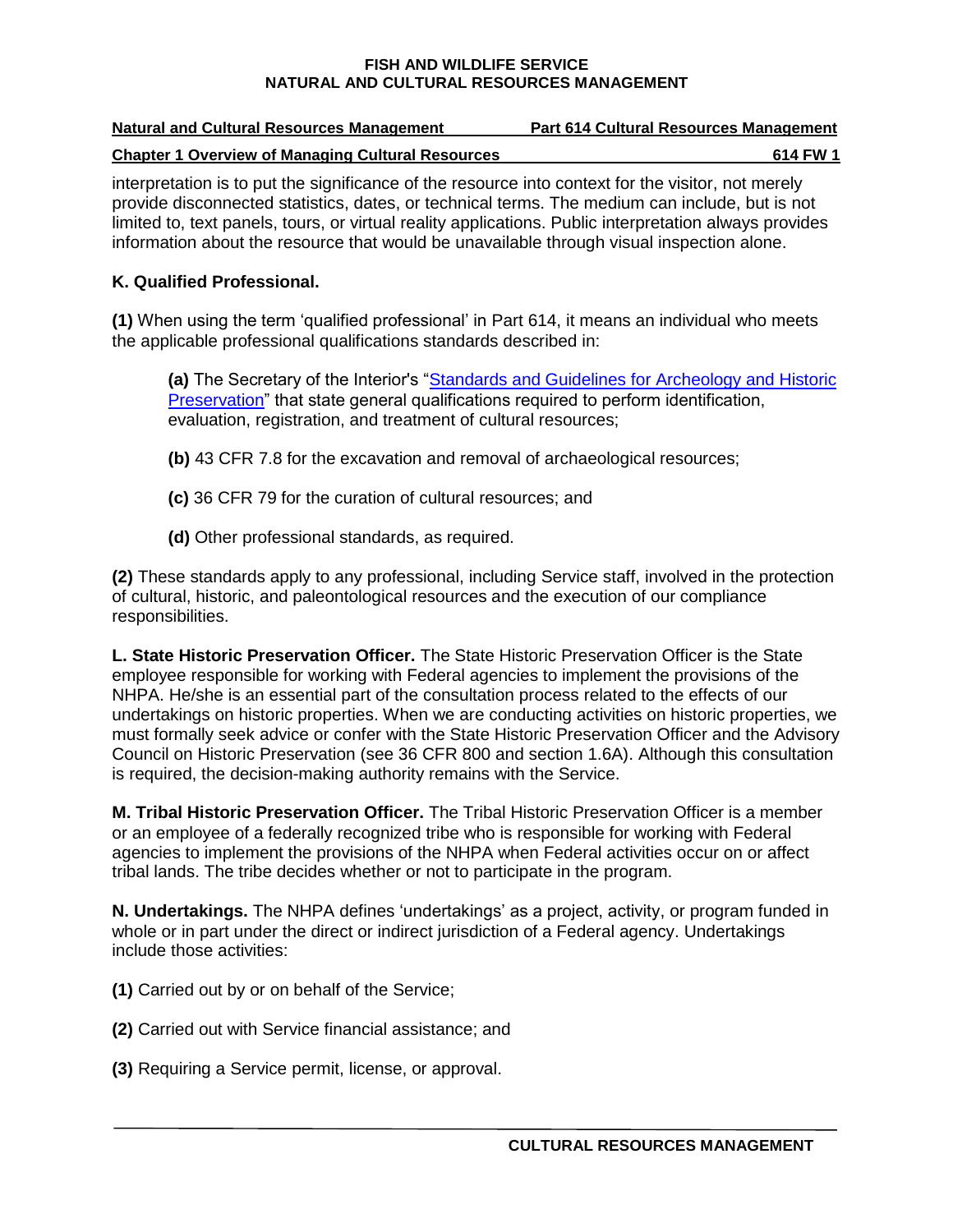| <b>Natural and Cultural Resources Management</b>         | <b>Part 614 Cultural Resources Management</b> |
|----------------------------------------------------------|-----------------------------------------------|
| <b>Chapter 1 Overview of Managing Cultural Resources</b> | 614 FW 1                                      |

**1.7 Who is responsible for the cultural resources management program in the Service?**  Table 1-2 describes the cultural resources management responsibilities of Service employees.

| Table 1-2: Responsibilities for the Cultural Resources Management Program |                                                                                                                                                                                                                                                                                                                                                            |
|---------------------------------------------------------------------------|------------------------------------------------------------------------------------------------------------------------------------------------------------------------------------------------------------------------------------------------------------------------------------------------------------------------------------------------------------|
| These employees                                                           | Are responsible for                                                                                                                                                                                                                                                                                                                                        |
| A. The Director                                                           | (1) Ensuring that employees identify, evaluate, and<br>appropriately protect cultural resources for which we are<br>responsible and as is consistent with our overall mission and<br>individual program responsibilities; and<br>(2) Ensuring that the Service takes part in Government-to-<br>Government consultation with pertinent federally recognized |
|                                                                           | tribes for those cultural resources activities that may affect<br>them.                                                                                                                                                                                                                                                                                    |
| <b>B. The Chief - National</b><br><b>Wildlife Refuge System</b><br>(NWRS) | (1) Overseeing and implementing the Service's cultural<br>resources program,                                                                                                                                                                                                                                                                               |
|                                                                           | (2) Ensuring that the Federal Preservation Officer develops<br>Servicewide cultural resources policy and addresses Service<br>cultural resources issues, and                                                                                                                                                                                               |
|                                                                           | (3) Coordinating with other Service programs and offices to<br>ensure overall compliance with the policies in Part 614.                                                                                                                                                                                                                                    |
| <b>C. Regional Directors</b>                                              | (1) Ensuring that proposed and on-going cultural resources<br>activities are administered according to appropriate statutes and<br>regulations;                                                                                                                                                                                                            |
|                                                                           | (2) Signing memorandums of agreement and other official<br>interagency correspondence related to compliance with 36 CFR<br>800, unless he/she has re-delegated the authority in writing to<br>someone else in the Region; and                                                                                                                              |
|                                                                           | (3) Issuing permits under the Archaeological Resources<br>Protection Act, the Antiquities Act, and the Paleontological<br>Resources Preservation Act for work on lands under Service<br>jurisdiction, unless he/she has re-delegated the authority in<br>writing to someone else in the Region.                                                            |
| <b>D. Service Federal</b>                                                 | (1) Advising the Director, the Chief - NWRS, and Regional                                                                                                                                                                                                                                                                                                  |
| <b>Preservation Officer</b>                                               | Directors regarding mission-related activities and their potential<br>risks to cultural resources and to the Service;                                                                                                                                                                                                                                      |
|                                                                           | (2) Assisting the Regions and Headquarters (HQ) programs with<br>cultural resource management requirements and guidance;                                                                                                                                                                                                                                   |
|                                                                           | (3) Maintaining a satisfactory level of job-related training (e.g.,                                                                                                                                                                                                                                                                                        |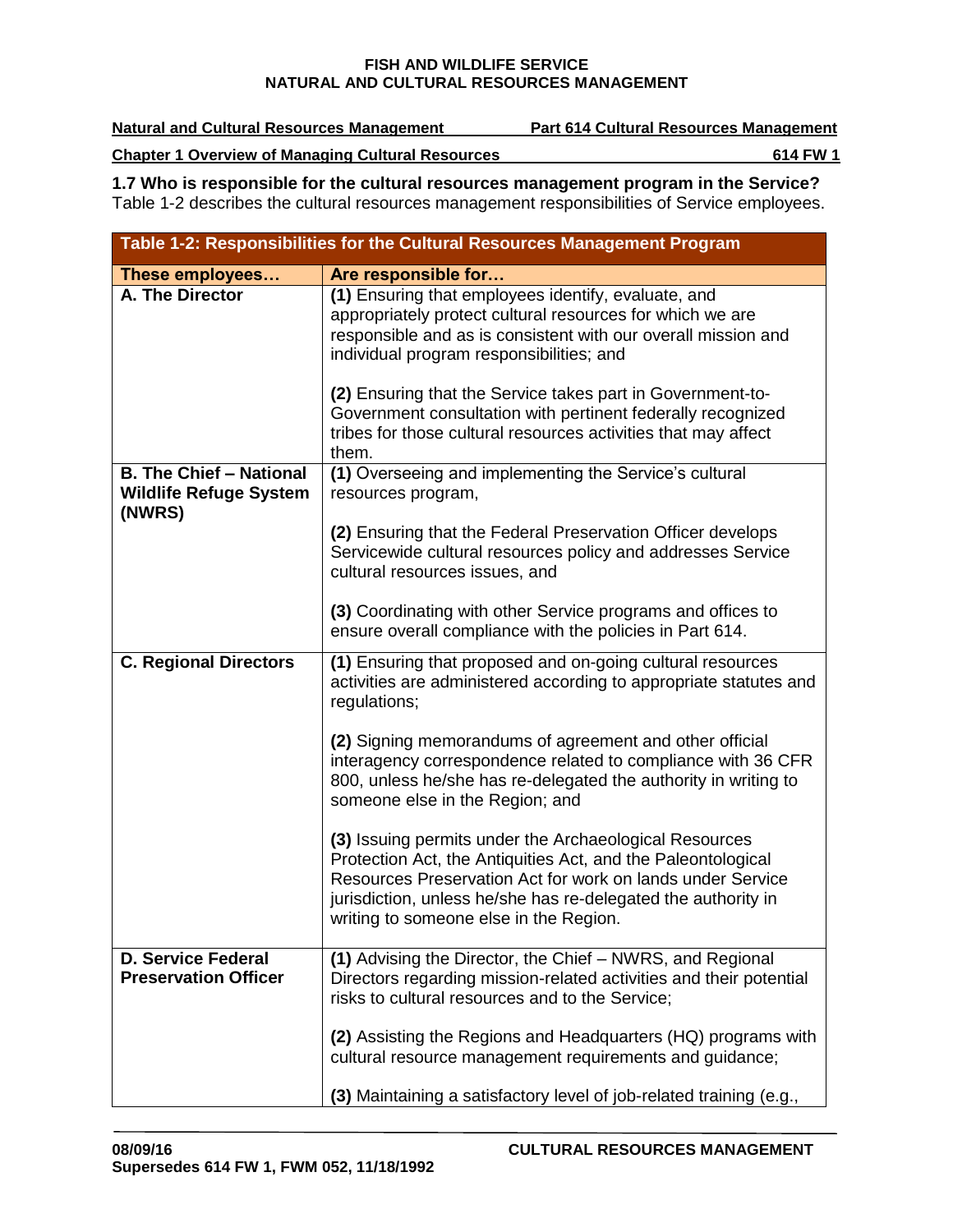| Natural and Cultural Resources Management                                 | Part 614 Cultural Resources Management                                                                                                                                                                                                                                                          |
|---------------------------------------------------------------------------|-------------------------------------------------------------------------------------------------------------------------------------------------------------------------------------------------------------------------------------------------------------------------------------------------|
| <b>Chapter 1 Overview of Managing Cultural Resources</b>                  | 614 FW 1                                                                                                                                                                                                                                                                                        |
|                                                                           | Table 1-2: Responsibilities for the Cultural Resources Management Program                                                                                                                                                                                                                       |
| These employees                                                           | Are responsible for                                                                                                                                                                                                                                                                             |
|                                                                           | training established by the Secretary under the NHPA);                                                                                                                                                                                                                                          |
|                                                                           | (4) Coordinating with other officials (other Federal agencies or<br>State and tribal partners) as required under the NHPA; and                                                                                                                                                                  |
|                                                                           | (5) Developing Servicewide cultural resources policy and<br>guidance and keeping it up-to-date.                                                                                                                                                                                                 |
| <b>E. Service Deputy</b><br><b>Federal Preservation</b><br><b>Officer</b> | (1) Working with the Federal Preservation Officer on cultural<br>resource management standards and guidance; budget<br>formulation and execution; and issues involving risks to<br>resources, the inventory, evaluation, protection, curation, and<br>overall management of cultural resources; |
|                                                                           | (2) Providing technical assistance to Regional offices, Project<br>Leaders, and other HQ programs upon request (i.e., expertise<br>on all aspects of the compliance process and for archaeological<br>and historical research);                                                                 |
|                                                                           | (3) Coordinating the development and Servicewide<br>implementation of cultural resource requirements in cooperation<br>with the National Park Service, the Advisory Council on Historic<br>Preservation, and other agencies;                                                                    |
|                                                                           | (4) Developing national training for Service staff on cultural<br>resources; and                                                                                                                                                                                                                |
|                                                                           | (5) Communicating regularly with the Regional Historic<br>Preservation Officers on our cultural resources compliance<br>activities                                                                                                                                                              |
| <b>F. Regional Historic</b><br><b>Preservation Officers</b><br>(RHPOs)    | (1) Advising the Regional Director and Assistant Regional<br>Directors about mission-related activities and their potential<br>risks to cultural resources and to the Service;                                                                                                                  |
|                                                                           | (2) Maintaining a satisfactory level of job-related training (e.g.,<br>training as established by the Secretary under the NHPA);                                                                                                                                                                |
|                                                                           | (3) Providing Regional training on cultural resources upon<br>request;                                                                                                                                                                                                                          |
|                                                                           | (4) Serving as the primary point of contact for professional<br>advice and technical assistance on cultural resource<br>management activities and for formal consultations with State<br>and Tribal Historic Preservation Officers and the Advisory                                             |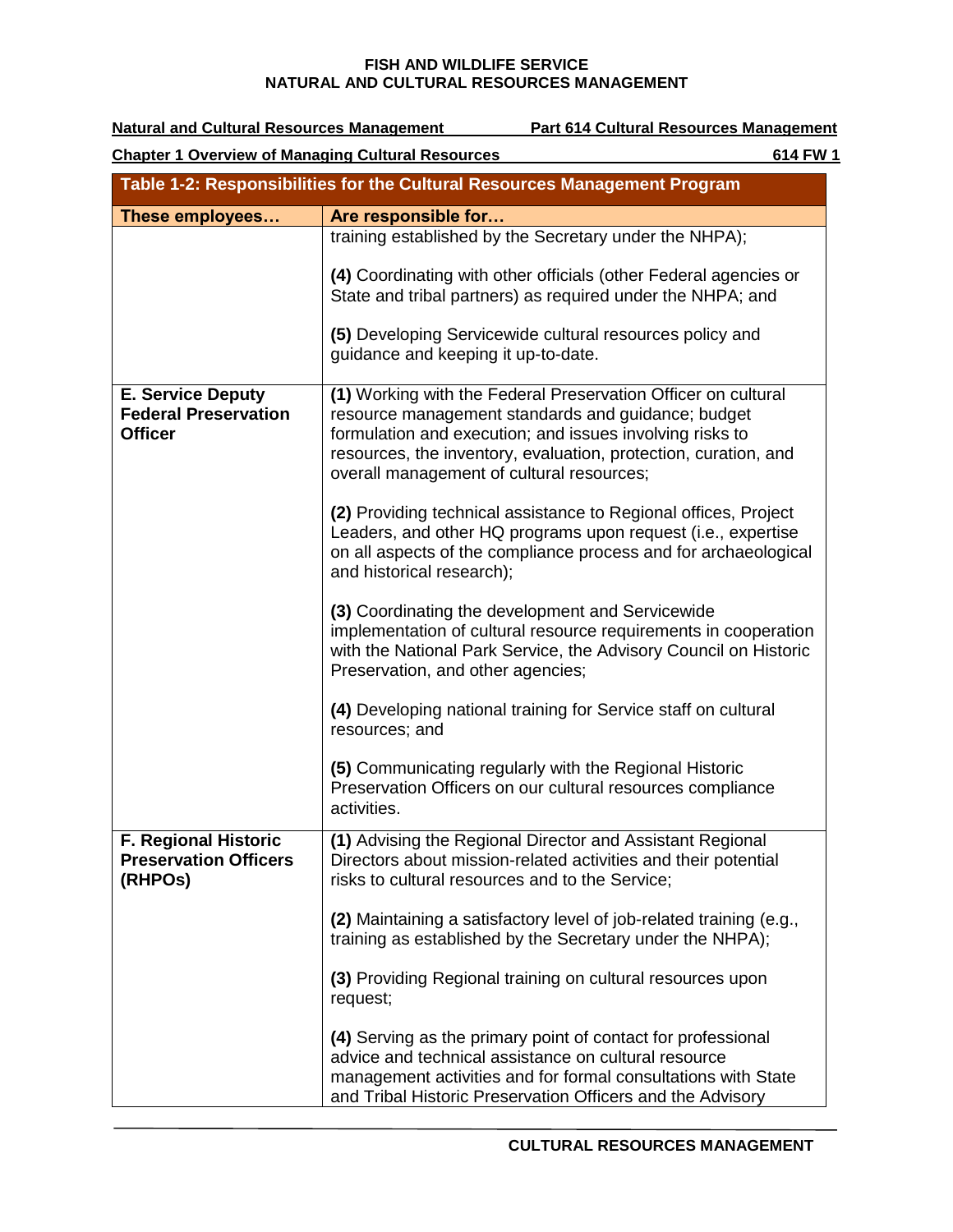| <b>Natural and Cultural Resources Management</b>                                     | Part 614 Cultural Resources Management                                                                                                                                                                                                                                                            |
|--------------------------------------------------------------------------------------|---------------------------------------------------------------------------------------------------------------------------------------------------------------------------------------------------------------------------------------------------------------------------------------------------|
| <b>Chapter 1 Overview of Managing Cultural Resources</b>                             | 614 FW 1                                                                                                                                                                                                                                                                                          |
|                                                                                      | Table 1-2: Responsibilities for the Cultural Resources Management Program                                                                                                                                                                                                                         |
| These employees                                                                      | Are responsible for                                                                                                                                                                                                                                                                               |
|                                                                                      | Council on Historic Preservation; and                                                                                                                                                                                                                                                             |
|                                                                                      | (5) Coordinating with any local non-Service cultural resources<br>staff we may use to help with cultural resources projects, and<br>reviewing their findings for presentation to the Regional Director.                                                                                           |
| G. Project Leaders/<br><b>Field Station Managers</b><br>or non-NWRS program<br>staff | (1) Ensuring that cultural resources on Service lands and<br>facilities, or that are affected by our undertakings, are<br>appropriately preserved, protected, and given consideration to<br>the fullest extent possible within their management objectives;<br>and                                |
|                                                                                      | (2) Consulting with the RHPO on the following:                                                                                                                                                                                                                                                    |
|                                                                                      | (a) Enforcing laws and regulations to ensure the protection<br>of cultural resources;                                                                                                                                                                                                             |
|                                                                                      | (b) Reporting violations of the Archaeological Resources<br>Protection Act and the Antiquities Act to appropriate<br>Service law enforcement personnel and to the RHPO for<br>investigation;                                                                                                      |
|                                                                                      | (c) Reporting when he/she finds cultural resources at the<br>field station;                                                                                                                                                                                                                       |
|                                                                                      | (d) Reporting maintenance, stabilization, and protection<br>needs for cultural resources to the Regional office and<br>incorporating these needs into budgetary and land use<br>planning processes by entering them into Service Asset<br>and Maintenance Management System (SAMMS)<br>databases; |
|                                                                                      | (e) Notifying the RHPO as soon as possible during the<br>planning stage of any project to modify, demolish, restore,<br>divest, or lease buildings, bridges, and other structures;                                                                                                                |
|                                                                                      | (f) Referring requests for research, investigation,<br>excavation, or removal of cultural resources to the RHPO;                                                                                                                                                                                  |
|                                                                                      | (g) Issuing Special Use Permits, as appropriate and with<br>the advice of the RHPO, to people who have asked to<br>conduct cultural resource studies and research;                                                                                                                                |
|                                                                                      | (h) Responding to requests for information on cultural<br>resource activities from the Regional office to meet                                                                                                                                                                                    |